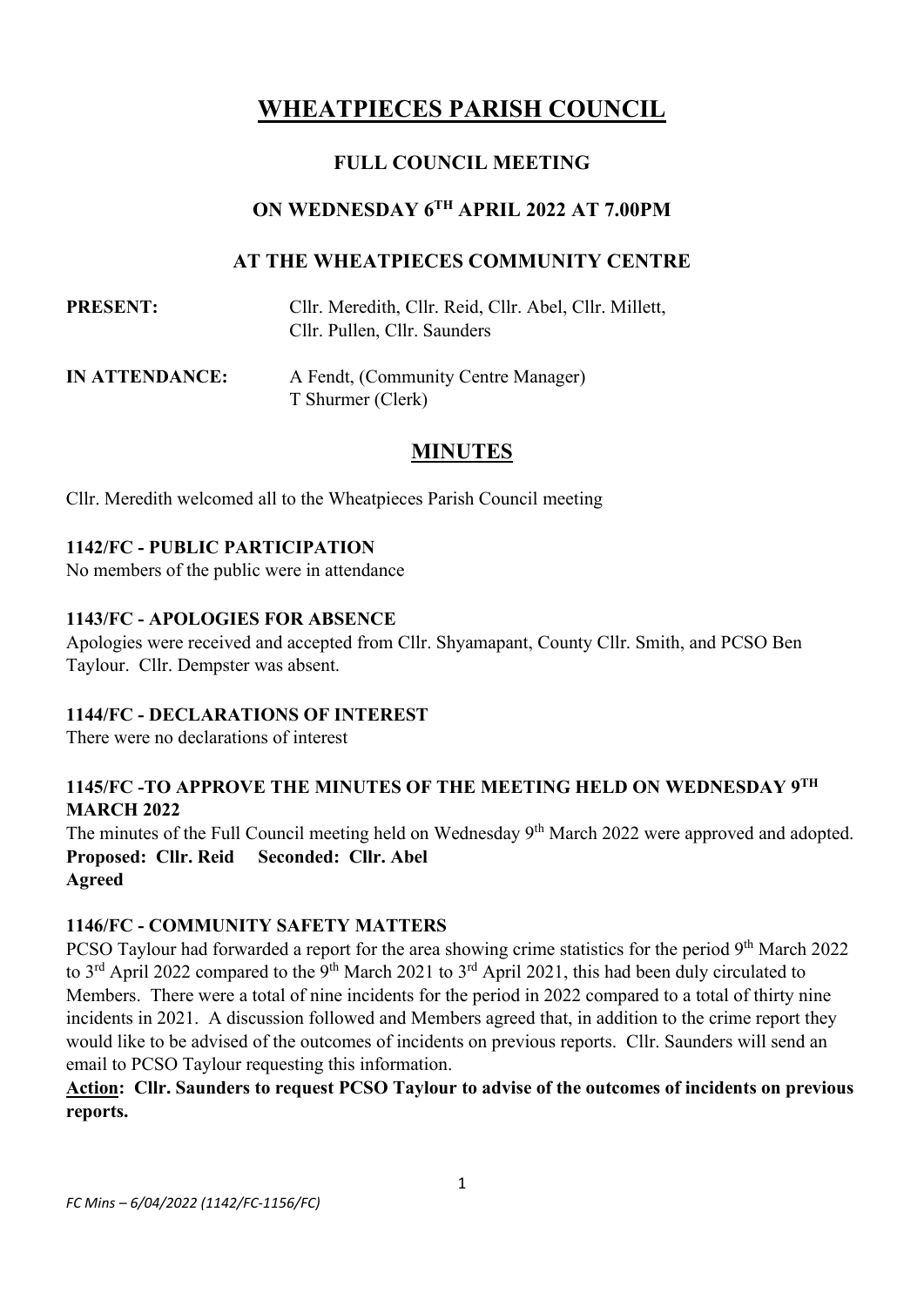## **1147/FC – COUNTY COUNCILLOR'S REPORT**

County Cllr. Smith had forwarded a report which had been duly circulated to Members. The report included updates on the following: Gloucestershire County Council's (GCC) Covid-19 response, Gloucestershire Fire and Rescue Service (GFRS) helping with Ukraine war effort, GCC Ukrainian motion, Greener Gloucestershire, free licences for Platinum Jubilee Street parties. Members agreed to take the report as read.

## **1148/FC - BOROUGH COUNCILLOR'S REPORT**

No Borough Councillor's report had been submitted.

## **1149/FC - COMMUNITY CENTRE**

- ➢ The Community Centre Manager had forwarded a report on the Community Centre which had been duly circulated as follows:
	- ➢ Work in meeting room 1 has been completed inclusive of painting, replacement flooring and curtains.

 $\triangleright$  A further grant has been received in respect of Omnicron recovery from Tewkesbury Borough Council (TBC) in the sum of £1,303.53.

- $\triangleright$  The Community Centre Manager will pursue options for a vending machine.
- $\triangleright$  Members were also advised that the commercial part of British Gas is ceasing with effect from 1<sup>st</sup> May 2022 and a refund will be issued from this date to mid-August in respect of the Care Plan contract.
- ➢ The financial report on the Community Centre for the months ending February and March 2022 had been circulated to all. The overall surplus for the financial year 2021-2022 is £13,317.52 against a budgeted surplus of £5,434.57.
- ➢ The Annual Inspection Report of the children's play area in the Community Centre grounds carried out on the 31<sup>st</sup> January 2022 had been circulated to Members. The items that had been highlighted were low risk or very low risk, however, the Community Centre Manager advised that the seats on the swings required replacement and that he will obtain costings to repair/replace the seats on the swings. **Action: Community Centre Manager to obtain costings to repair/replace the seats on the swings in the children's play area**

**Action: Clerk to place on the next Full Council agenda 'To consider the quotations for the replacement/repair of the swing seats in the children's play area.**

## **1150/FC – FINANCIAL MATTERS**

a) Members approved the renewal of the annual membership to the Gloucestershire Association of Parish and Town Councils (GAPTC) at a cost of £876.57 with effect from 1<sup>st</sup> April 2022 **Proposed: Cllr. Abel Seconded: Cllr. Reid Agreed**

## **Action: Clerk to renew the annual membership to GAPTC accordingly**

**b**) The schedule of invoices paid on the 6<sup>th</sup> April 2022 were approved as follows: Cheques from Lloyds main Parish Council account = **£27,806.19** Standing Orders and Direct Debits from main Parish Council account = **£1,090.23** Paid by the Business Debit Card on the Lloyds main Parish Council account = **£451.98** Cheques from the Barclays Community Centre account = **£11,429.00 Proposed: Cllr. Abel Seconded: Cllr. Pullen**

**Agreed**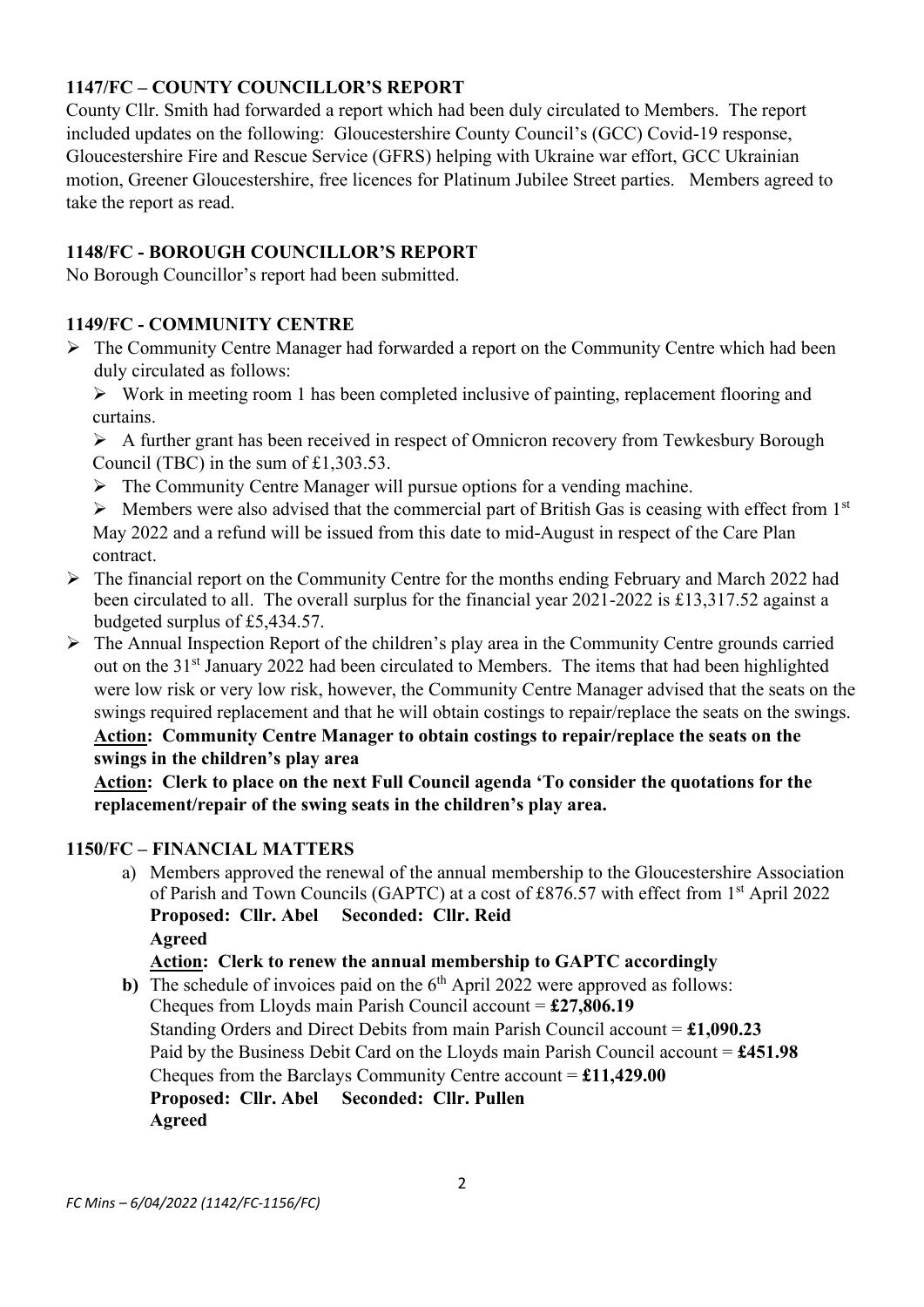c) The schedule of reimbursements paid on the 6th April 2022 was approved as follows: Cheques from Lloyds main Parish Council account = **£31.68 Proposed: Cllr. Abel Seconded: Cllr. Pullen Agreed**

#### **1151/FC - PLANNING APPLICATIONS**

No planning applications had been received for consideration

## **1152/FC –COMMUNITY INFRASTRUCTURE LEVY (CIL)**

Members were advised the Chairman and Community Centre Manager had held further meetings with Ian Mather of Withycombe Design Services Ltd to discuss the decarbonisation of the Community Centre. Tenders are now being sought for both solar panels and heating units, pre-tender visits have taken place by contractors, and it is hoped the tenders will be available for consideration at the next Full Council meeting scheduled for the 4th May 2022. Cllr. Meredith advised that he is also in communication with TBC's Planning Officer in relation to TBC's planning requirements for the installation of the solar panels. **Action: Clerk to place on the next Full Council agenda 'To consider the tenders for the installation of solar panels at the Community Centre' and 'To consider the tenders for the installation of heating units at the Community Centre'**

#### **1153/FC – POLICIES**

- ➢ Cllr. Saunders advised that he had carried out a review of the Privacy notice and the Hirers Privacy notice which both appeared to be fine. He also requested to peruse the model policies on the Society of Local Council Clerks (SLCC) and/or the GAPTC websites, which should be up to date with the General Data Protection Regulation (GDPR) to compare to the Parish Council's notices. **Action: Clerk to forward a copy of the model Privacy notice and Hirers Privacy notice on the Society of Local Council Clerks (SLCC) and/or the GAPTC websites to Cllr. Saunders**
- $\triangleright$  Cllr. Abel requested a further policy is forwarded for review.
- ➢ Cllr. Pullen requested the Grant Policy is forwarded for review. **Action: Clerk to forward the Grievance Policy to Cllr. Abel for review and the Grant Policy to Cllr. Pullen for review**

#### **1154/FC - CORRESPONDENCE**

- ➢ Members were advised that GAPTC are holding their Annual General Meeting (AGM) on Saturday 23rd July 2022 and are currently inviting Parish Councils to consider submitting a Resolution for debate at the AGM. No resolutions were put forward.
- ➢ Members were advised of an invitation from the Mayor and Mayor-Elect at Tewkesbury Borough Council to the Chair of the Parish Council, accompanied by a guest, to attend the TBC Mayor making ceremony taking place on Tuesday  $10^{th}$  May 2022 at Tewkesbury Abbey. Cllr. Meredith is unable to attend this ceremony, Cllr. Saunders advised that he would advise the Clerk if he is available to represent the Parish Council at this ceremony.

## **Action: Cllr. Saunders to advise the Clerk of his availability to attend the TBC Mayor making ceremony scheduled for Tuesday 10th May 2022.**

# **Action: Clerk to advise TBC accordingly**

 $\triangleright$  Members were advised of an invitation for a representative of the Parish Council to attend the Tewkesbury Fields Care Home reopening event on Thursday 21<sup>st</sup> April 2022 following refurbishment. Cllr. Millett advised she is available to attend this event.

**Action: Clerk to advise Tewkesbury Fields Care Home accordingly**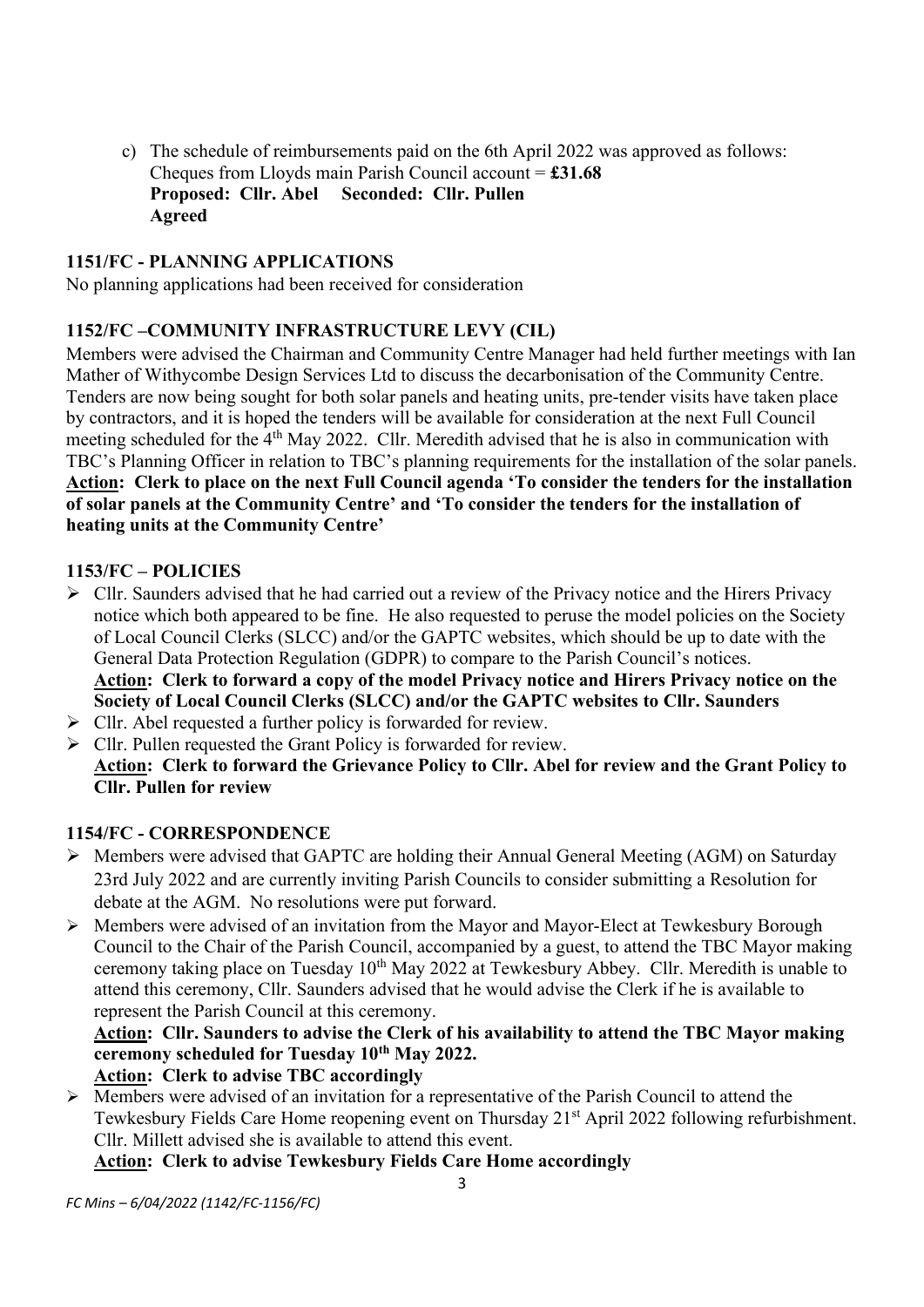#### **1155/FC – MEMBERS REPORTS**

➢ Members were advised that following the previous meeting, Bloor Homes had forwarded an electronic plan of their proposals on land south of Jenny's field. The Clerk was requested to circulate this to Members who were asked for it to remain confidential until the public consultation has taken place. Bloor Homes had advised that upon reviewing the Parish boundary map, the Wheatpieces Parish boundary encompasses 40% of the proposals, whilst 60% of the proposals fall within Ashchurch Rural Parish Council's boundary.

## **Action: Clerk to circulate the electronic plan of Bloor Homes proposals on land south of Jenny's field to all Members**

- ➢ Members were advised Tewkesbury Town Colts are in the process of acquiring new equipment to maintain football pitches and that they may try it out on the pitches on Jenny's field.
- ➢ Members were advised Cllr. Meredith has been in communication with TBC in relation to grass cutting on the estate which is due to commence later this week. TBC advise that this will be carried out on a 4 to 5 week cycle as opposed to a 3 to 4 week cycle previously. A discussion followed and Borough Cllr. Reid was requested to follow this up with TBC as this frequency was unacceptable to the Parish.

## **Action: Borough Cllr. Reid to follow up with TBC the frequency of the grass cutting on the Wheatpieces estate**

➢ Members agreed the first visit to carry out weed spraying on the estate should be requested to be carried out

#### **Action: Cllr. Meredith to request Smartcut Ltd to carry out the first visit to weed spray the estate**

- ➢ Members were advised that a new Outreach/Education Officer is starting at the Nature Reserve next week and will carry out sessions with children after school and during the school holidays.
- ➢ An enquiry was made in relation to works being carried out in the middle part of the Woodland Walk. The Parish Council have not been informed of any works in this area, however, Members were advised it is the responsibility of TBC to maintain. Cllr, Meredith will look at the works that are being carried out.

#### **Action: Cllr Meredith to look at the works being carried out in the middle part of the Woodland Walk.**

#### **1156/FC - SEPARATE BUSINESS**

*Members then moved into confidential business: Under Section 100(A)(4) Local Government Act 1972, the minutes are excluded from publication on the grounds that they involve the likely disclosure of exempt information as defined in Part 1 of Schedule 12A of the Act.*

To approve the separate minutes of the meeting held on Wednesday 9<sup>th</sup> March 2022 To discuss staffing matters

## **DATE OF NEXT MEETING**

| <b>Annual Parish Meeting</b> | Wednesday 20 <sup>th</sup> April 2022 at 7.00pm |
|------------------------------|-------------------------------------------------|
|                              |                                                 |